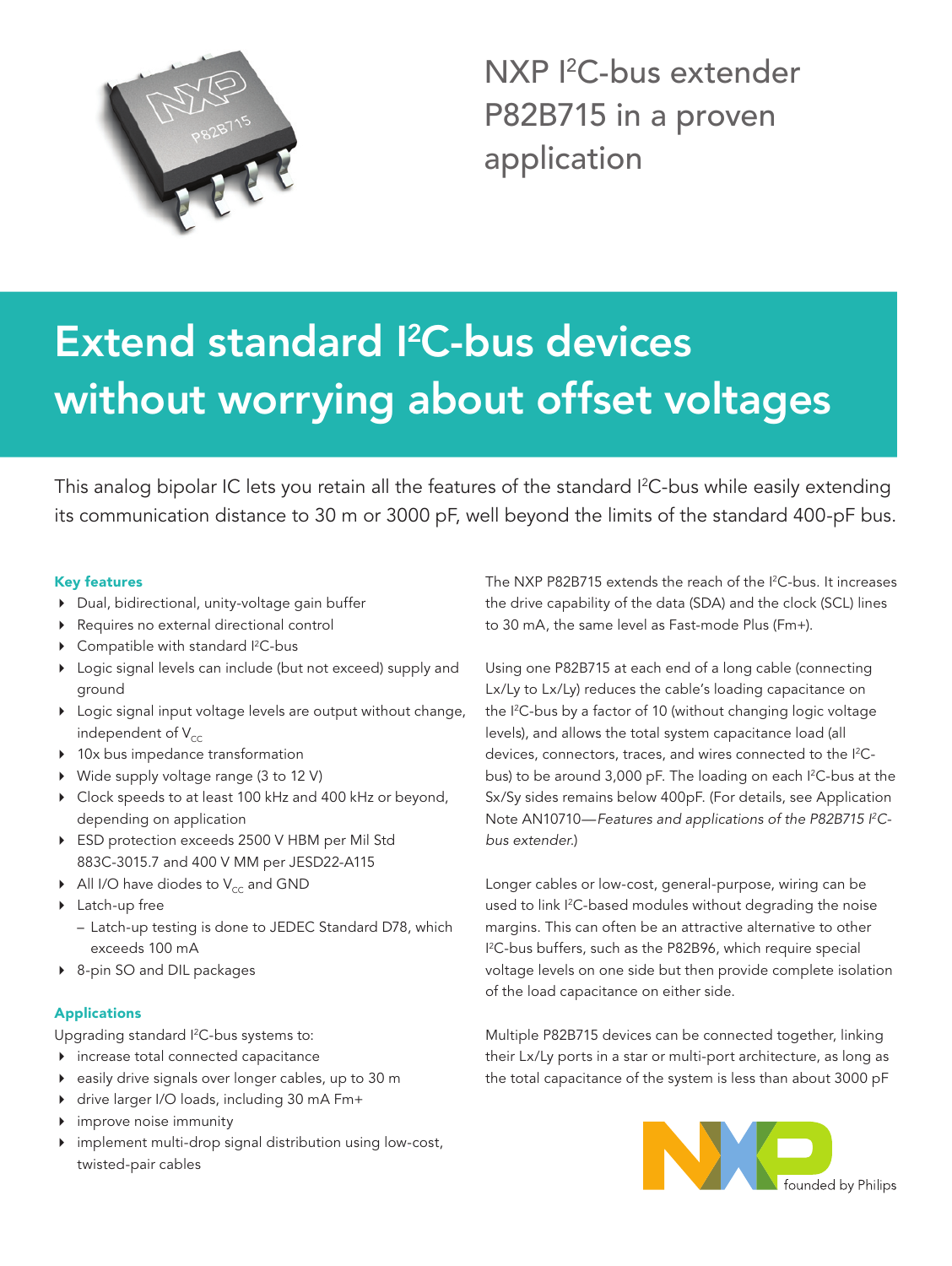and each bus at an Sx/Sy connection is well below 400 pF. This configuration, with the master and/or slave devices attached to the Sx/Sy port of each P82B715, is capable of full multi-master communication.

The impedance-transforming action of the P82B715 means that a single, low-cost external transistor is all that's needed, when required, to implement logic voltage level translation.

There is no restriction on interconnecting the Sx/Sy I/O and, because the device output levels are always held within 100 mV of input drive levels, all the I/O are compatible with bus buffers that use voltage-level offsets. This feature makes the P82B715 attractive in AdvancedTCA applications that use radial IPMB and may use dynamic level-offset hot-swap buffers.

The logic levels can include (but not exceed) supply and ground. The logical signal input voltage levels are output without changes, independent of  $V_{cc}$ . When other system delays permit, the clock speed can reach at least 100 kHz and 400 kHz, depending on the application. The operating voltage range is 3 to 12 V and the operating temperature range is -40 to 85 °C. All the I/O have diodes to  $V_{cc}$  and GND, and, since the device is manufactured in a bipolar process that has no latching structures, operation is latch-up free. ESD protection exceeds Mil Spec and JEDEC standards, and the IC is available in 8-pin SO and DIL packages.



Figure 1. Pin configurations



Figure 2. The P82B715 simplifies interfacing to the 30-mA drive levels of Fm+

Figure 3 shows the P82B715 interfacing between a standard <sup>2</sup>C-bus processor (89LPC932A1) and the 30-mA drive levels of an Fm+ slave (PCA9633). The P82B715 enables direct connection to an Fm+ bus and supports the Fm+ slaves operating at the lower frequencies required by large

bus-capacitance loading or long cables. The controlled rise-and-fall edge rates of the P82B715 minimize ringing on long cables while the system is running at 400 kHz, as shown in the waveforms.



Figure 3. The waveforms at the P82B715 end of the 20-m cable



Figure 4. The waveforms at the PCA9633 end of the 20-m cable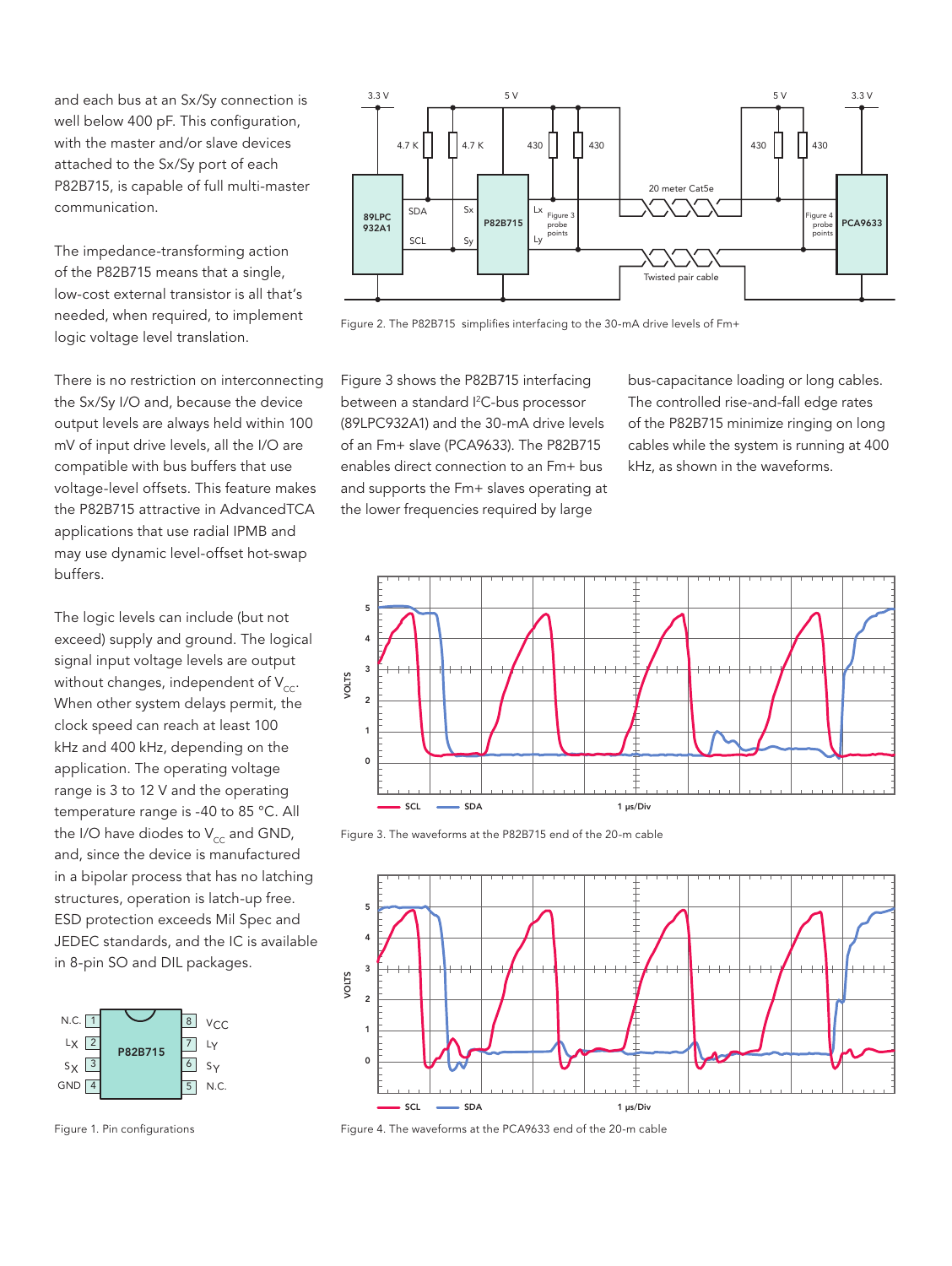#### Proven circuit with the P82B715

With many variables - cable length/ capacitance, local capacitive loading on each I2 C-bus, bus voltages, and bus speed – optimizing a design can be complex and requires significant study of the Application Note. The following circuit and simplified approach (Figure 5) has been checked to provide adequate performance in the typical 100-kHz application and can be easily implemented by using the values and circuit shown for a point to point application (up to 30 m), and, if additional nodes need to be added along the way, in multi-point applications.

#### The P82B715 vs. the P82B96

Figure 6 shows the <sup>2</sup>C-bus waveforms from the long-distance line as seen by the slave on the P82B715 Sx/Sy I/O. Notice that the offset is small and the static levels remain under 0.4 V. Coupling of SDA to SCL is negligible when SCL is low, but slight cross-coupling of SCL to SDA is visible when SDA is high (and therefore higher impedance). The waveforms are very clean and will easily support all available I<sup>2</sup>C masters and slaves.

Figure 5. P82B715 circuit

Figure 7 shows the waveforms on the Sx/Sy I/O as seen by the slave when a P82B96 is substituted. The P82B96 uses a static level offset on the slave side to isolate noise and loadings on either side of the device. The nominal offset is 0.8 V. That  $V_{\text{out}}$  level may create worst-case design tolerance problems with slave devices that do not use <sup>[2</sup>C switching levels, for example TTL levels. It also precludes operation with other bus buffers using special non-compliant I2 C levels. The lower  $V_{\text{ou}}$  level, combined with the ability to operate with any master, slave or bus buffer, is the primary advantage of using the P82B715 for longdistance buses. However, the P82B715 does not isolate bus capacitance, the way the P82B96 and the improved PCA9600 do.



*Note: Cable bus pull-ups only fitted at the cable* 



Figure 6. Clock and data signal output at Sx/Sy from a system with P82B715 at each end of a 20m cable



Figure 7. Clock and data signal output to a slave from Sx/Sy of a P82B96 replacing the P82B715